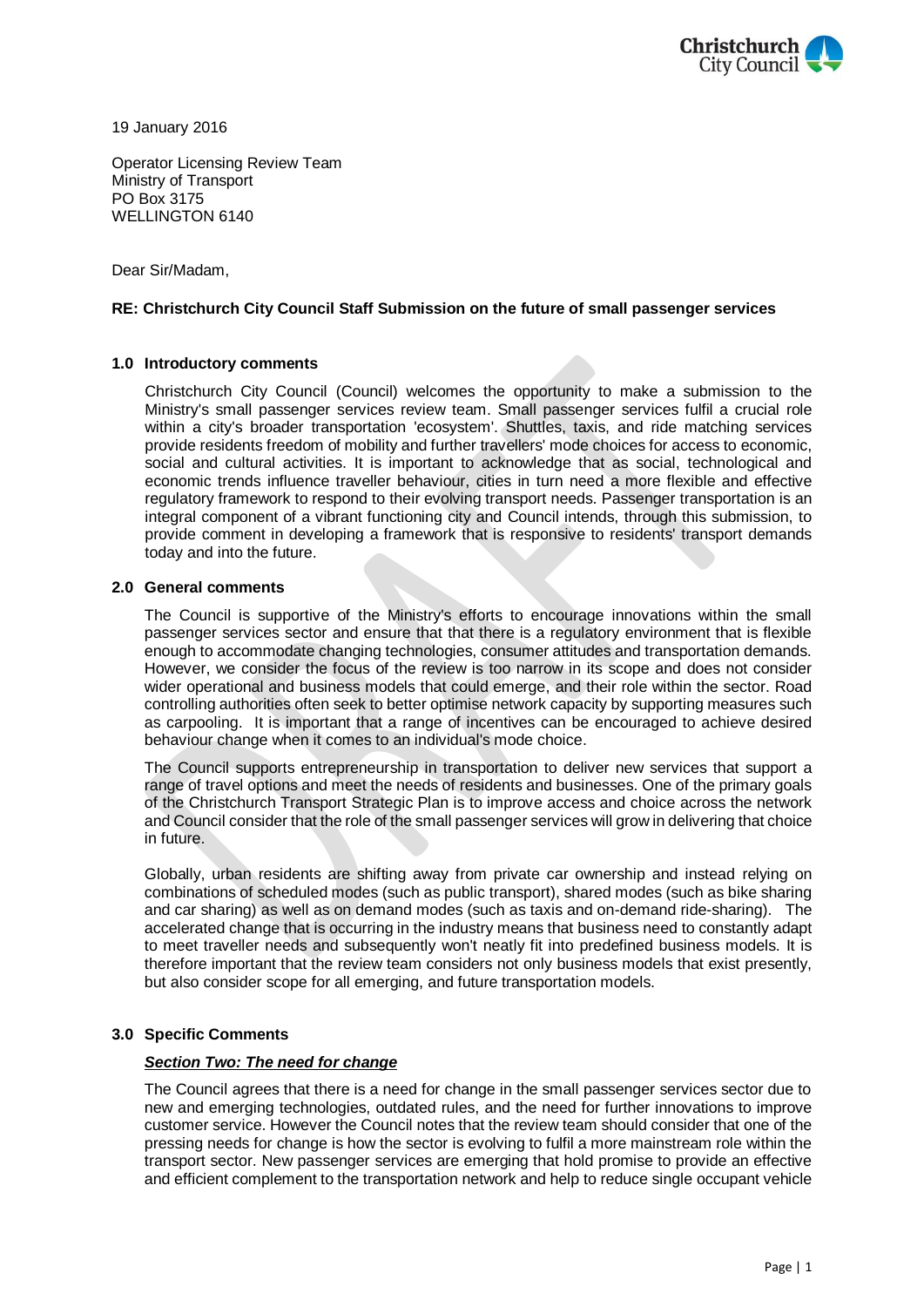

trips. Some new passenger services may be contingent on having very straightforward market entry, therefore it is important that any regulations are well defined and not imposed unnecessarily.

In the near future, Council expects that individuals' travel demands will be met by an increasingly diverse range of multi-modal travel options. Internationally, this is evidenced by significant growth in non-traditional transport modes such as car and bike share schemes. It is anticipated that many more non-traditional forms of transportation will experience growth as they offer compelling alternatives to private car ownership. In order to grow and meet demand, new transportation business models need to be able to enter the market without unreasonable barriers to entry.

Sharing or offering rides to peers is one of the most promising and rapidly evolving areas within the urban transportation space. While the focus of the review is to further innovate and improve customer service within the sector, what is likely to occur is that out-of-scope services like carpooling are likely to improve to a point that they will look and feel like in-scope small passenger services. As technology makes market interactions easier, customers are likely to consume more of that good or service. When incentivised correctly, peer-to-peer transport has the potential to reach the required critical mass to unlock capacity within the network. The Ministry should carefully consider that new shared services may comprise a substantial proportion of passenger modeshare in future and therefore consider appropriate regulatory tools as the market expands.

### *Section Four: Features important to the future sector*

The Council agrees that all the features identified in the review are important for the future of the sector. However considering future growth, it is important to 'weigh' each of the factors because in order to satisfy some, others will be compromised.

The Council also wishes to highlight that within the framework of the proposed changes, it is important that individuals are able to access trustworthy and reliable passenger services. Removing rules that control specific outcomes such as area knowledge and English language tests presents a risk that service quality and reliability could be diminished. The Council urges the Ministry to encourage operators that currently maintain a high standard of professional passenger services through similar internal testing and performance evaluation. Small passenger services fulfil a crucial role within a city's transportation network that involves a duty of care that goes beyond profitable business decisions.

Safety is listed as important to the future of the sector and it is stated that the Government wants to mitigate the safety risks, where practicable, to help provide passengers and drivers with the confidence they can use services safely. Critical to ensuring both driver and passenger safety is understanding the services that fall into the definitions of a small passenger services and the ones that don't. The issue with attempting to define various types of services within the scope of small passenger services is that business models will always try to fit into the category that has the lowest barrier to entry. Regulating a rapidly evolving sector of the transportation market is challenging and should only be undertaken when there is sufficient public risk to warrant regulation. It is important the review team carefully consider all practical and reasonable risks to passenger, driver, and vehicle safety in determining whether the risks are posed more wholly on the public at large or on the individual.

While the desired results of regulatory objectives are to mitigate risks, it is also important to acknowledge that only rarely are regulatory tools 100% effective. The most critical determination of the review should be where the threshold is for practicable, preventative measures without compromising the ability to grow small passenger services. Any anticipated risk to safety should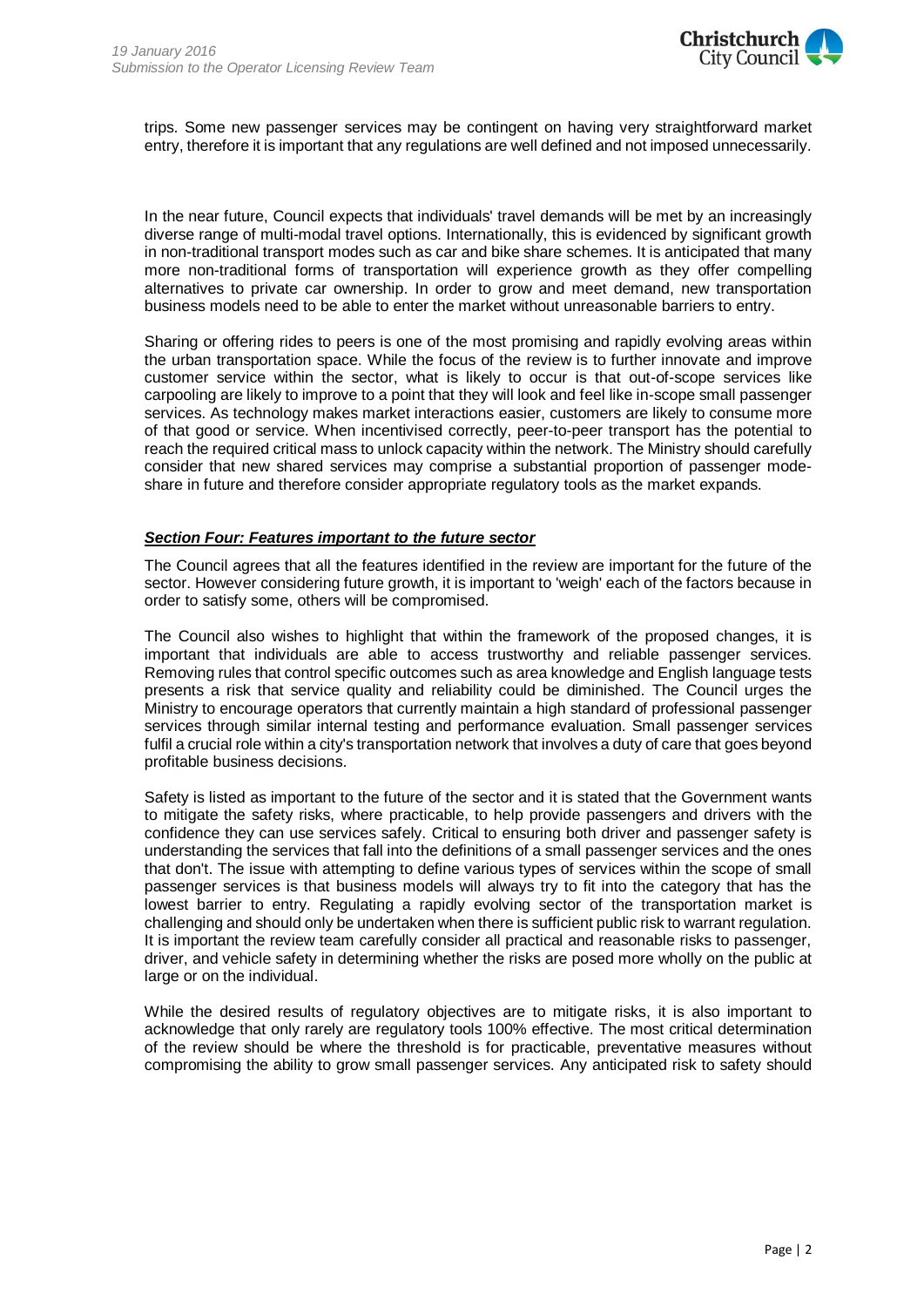

be weighed against the burden of regulatory compliance and considered within the context of the broader transportation network.

## *Section 11: Definitions and Exemptions*

From the current interpretation of the discussion paper, it would appear as if out-of-scope activities (carpooling) are defined by financial reward being limited to cost-recovery and not for the driver's time. To ensure a wide range of options are available a critical mass of drivers and riders within a carpooling network needs to be achieved. Incentives should be available for drivers to go out of their way to pick up passengers beyond simply the marginal vehicular costs incurred when doing so. Traditionally it has been difficult for carpooling to gain traction as a mainstream transportation option in urban areas. This has primarily been due to the lack of incentives as drivers need to go out of their way to pick up passengers, and passengers need an alternative option that rivals the reliability comfort and convenience of driving themselves.

It is often not practicable to regulate all situations where passengers and drivers may or may not know each other. For instance, hitchhiking is not in-scope for the review, yet it would share several common themes with carpooling and ridesharing. Risks are present for both passengers and drivers when hitchhiking or carpooling, (arguably greater risks than taxis and shuttles) yet from a regulatory standpoint that risk is mutually undertaken by the individuals and not specifically managed by regulation. In New Zealand there has historically been no formal monetary exchange in offering rides and no expectation that the service would be 'in trade' under the consumer guarantees act.

In recent years several markets have been disrupted by the rise of this 'amateur economy', and regulators are having difficulty in defining this new space between private and commercial activity.

The review should consider the role of 'unapproved transport operators' and the role they serve in the broader transportation ecosystem. Council recommends that the definitions should not attempt to describe small passenger services by their business model but rather the type of service that is being provided. A nimble business can adapt and evolve to customer demands which could mean today they provide passenger transportation services but tomorrow be performing on-demand deliveries. Both these models have impacts on the performance of the local transport network yet only one would fall within the scope of the review.

Individuals should have convenient access to a range of private, public and shared transport modes that suit their needs. As new operating models emerge, they will not neatly fit into predefined models. It is likely that models will evolve and adopt new features to suit individuals' needs that are hard to define but will likely try and fit outside of any regulatory framework.

Some approved transport operators may also wish to operate a suite of transportation services ranging from shuttles to carpooling, which is why it is important not to define exemptions by their business model. A good example of a well-defined emerging ecosystem has been developed by The Shared Use Mobility Centre in Chicago. They have published a [reference guide](http://sharedusemobilitycenter.org/wp-content/uploads/2015/09/SharedUseMobility_ReferenceGuide_09.25.2015.pdf)<sup>1</sup> which is intended to provide clarity to help decision makers better define and understand the emerging ecosystem of new transportation services.

l

<sup>1</sup> [http://sharedusemobilitycenter.org/wp](http://sharedusemobilitycenter.org/wp-content/uploads/2015/09/SharedUseMobility_ReferenceGuide_09.25.2015.pdf)[content/uploads/2015/09/SharedUseMobility\\_ReferenceGuide\\_09.25.2015.pdf](http://sharedusemobilitycenter.org/wp-content/uploads/2015/09/SharedUseMobility_ReferenceGuide_09.25.2015.pdf)